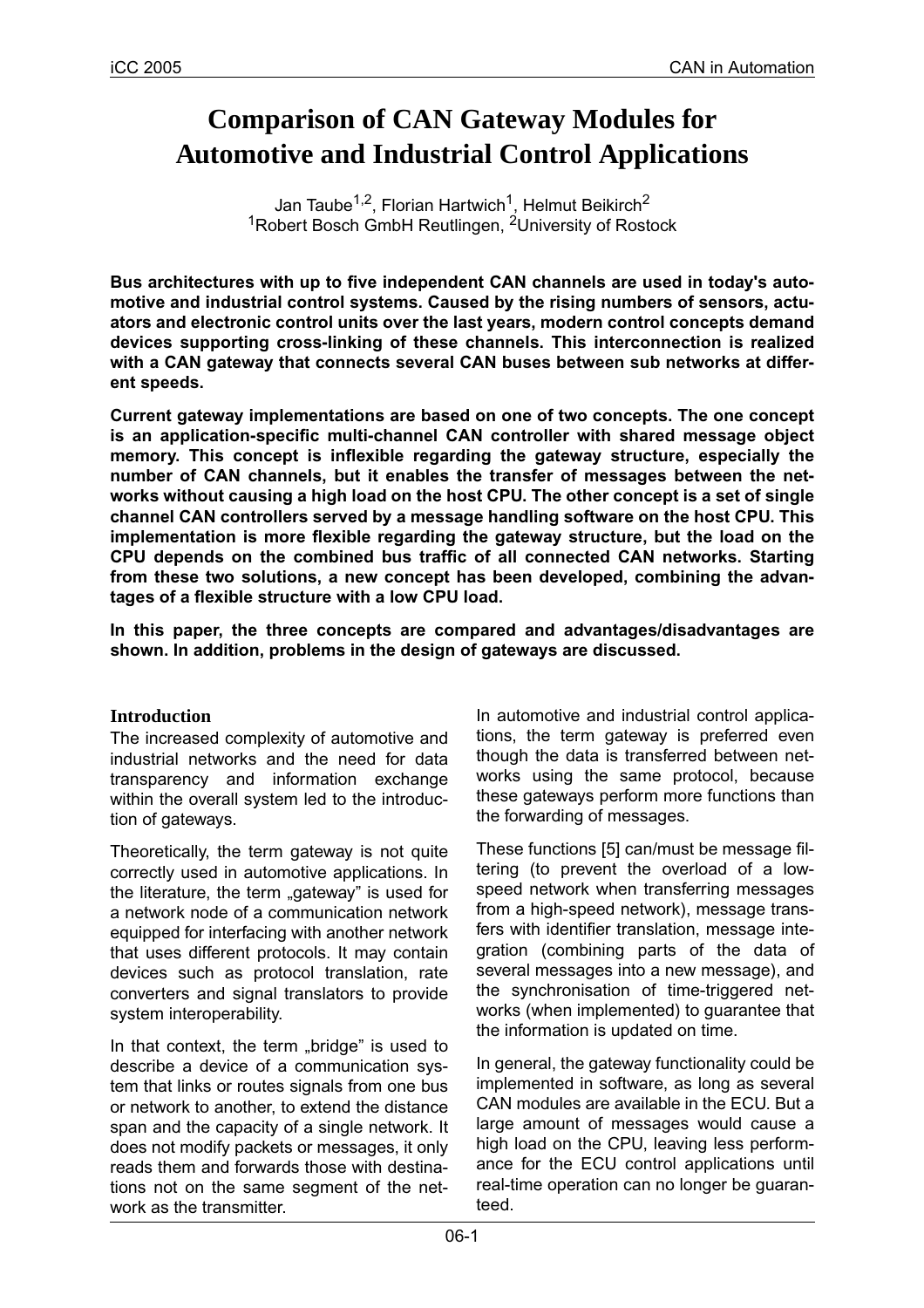Therefore dedicated gateways have to be developed with the objective of reducing the demands on the CPU performance. However, there is not one single solution fitting for all applications; a concept is required that can be easily adapted to different demands.

This paper wants to compare available gateway implementations with a new innovative structure that combines the advantages of both gateway concepts.

### **1 Gateway Implementations**

Gateway implementations which can be found in present-day automotive and industrial applications are based on one of two concepts. The first concept is a set of discrete channel CAN controllers served by a message handling software on the host CPU. This concept is flexible regarding the number of CAN channels, but a high-performance host CPU is required to ensure real-time operation at full bus-load.

The second concept is an application specific complex channel CAN controller. This concept is inflexible regarding the gateway structure, especially the number of CAN channels. Furthermore such gateways need elaborate control mechanisms. However, this structure supports the transfer of messages to other networks without causing a high load on the host CPU.

A third concept is the new modular gateway. These gateway concepts will be described in the following text.

#### **Discrete Channel Gateway**

The most distributed gateway concept is the discrete channel gateway. This gateway consists of the components CPU, CPU Peripheral Bus and several single channel CAN modules [\(Figure 1\)](#page-1-0).

There are different implementations of this gateway concept available, depending on the preferences of the manufacturers. The CPU may be a CISC or RISC machine. In most applications, its software controls not only the gateway function, but may also include some other tasks. Each CAN module is connected to the CPU via the CPU's peripheral bus. During the gateway operation, the CPU needs to read all necessary control information and received message objects over the peripheral bus from one CAN module and then writes the same data over the peripheral bus to some other CAN module(s). Concurrent message transfer requests from different CAN channels are served sequentially.



<span id="page-1-0"></span>Figure 1: Structure of discrete channel gateway modules

The number of CAN channels connected to the CPU's peripheral bus can easily be adapted to actual requirements, but a rising number of CAN channels will increase the CPU load even if the CAN bus-load remains unchanged.

## **Complex Channel Gateway**



<span id="page-1-1"></span>Figure 2: Structure of complex channel gateway modules

The complex channel gateway, which was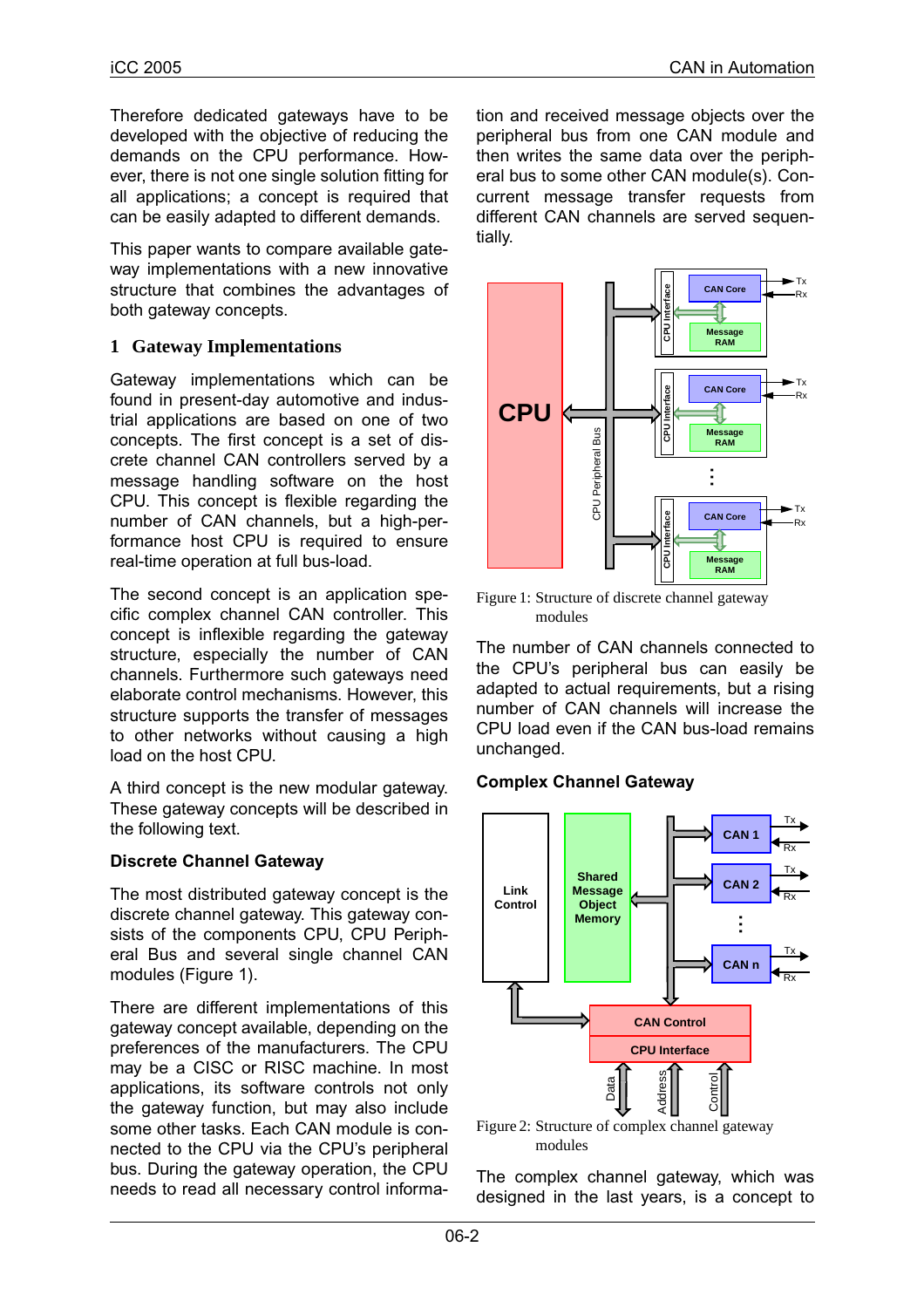reduce the demand for CPU performance. It is more elaborate than the discrete channel gateway and consists of a shared Message RAM, several CAN Cores and an internal Control Unit (CAN Control). In some implementations, a Link Control is added to provide a basic gateway functionality without causing any CPU load [\(Figure 2\)](#page-1-1).

The system design is comparable to a single channel CAN module with two or more CAN protocol controllers. A CAN protocol controller performs the serial communication in a CAN bus system according to the CAN protocol specification. The CAN Control unit manages the data flow between the CAN protocol controllers, the Message RAM and the CPU Interface, respectively the CPU itself. It also controls the access of the different instances to the Message RAM and prevents data corruption. The Message RAM is implemented as shared memory, the messages for all CAN channels are combined in the same RAM block to reduce the need for internal data transfer and therefore to reduce the CPU load. The optional Link Control unit is configured with the fundamental routing rules. These rules are checked when a new message is received. If a rule for a message is defined, it will be performed by the CAN Control unit without any need for CPU action. Different functions may be provided, dependent on the complexity of the Link Control and CAN Control units. This can be a simple copy of the complete message, a transfer of the message data with a translated identifier, up to message integration, where data of several messages is combined into a new one.

This concept, especially when it includes a Link Control unit, reduces the CPU load significantly. Its disadvantage is that it is complicated to change the number of CAN channels. This would require major changes in the Link Control unit and in the CAN Control unit, especially in the arbitration of concurrent accesses to the shared Message RAM. Up to now, there is no complex channel gateway available which supports more than 5 CAN channels.

#### **Modular Gateway**

The modular gateway is based on a proven single channel CAN module [\(Figure 3\)](#page-2-1) which

is expanded with a gateway interface [\(Figure](#page-2-0) [4\)](#page-2-0). Several instances of this adapted single channel CAN module may be combined and be turned into a gateway controlled by an application specific Gateway Unit [\(Figure 5](#page-3-0)).



<span id="page-2-1"></span>Figure 3: CAN Module w/o Gateway Interface

The single channel CAN module (in this case, Bosch's C\_CAN IP, [Figure 3\)](#page-2-1) comprises the components CAN Core, Message Handler, Message RAM and CPU IFC Registers. The CAN Core performs the serial communication on the CAN bus. Individual messages can be (pre-)configured in the Message RAM and are managed by the Message Handler. This includes the transfer of messages between the CAN Core and Message RAM, acceptance filtering and the handling of transmission requests and interrupts. Two sets of CPU Interface Registers are used for the data transfer between the CPU's peripheral bus and the Message RAM. They consist of the complete data, header and control information, which are moved as one single word on the internal data bus.



<span id="page-2-0"></span>Figure 4: CAN Module with Gateway Interface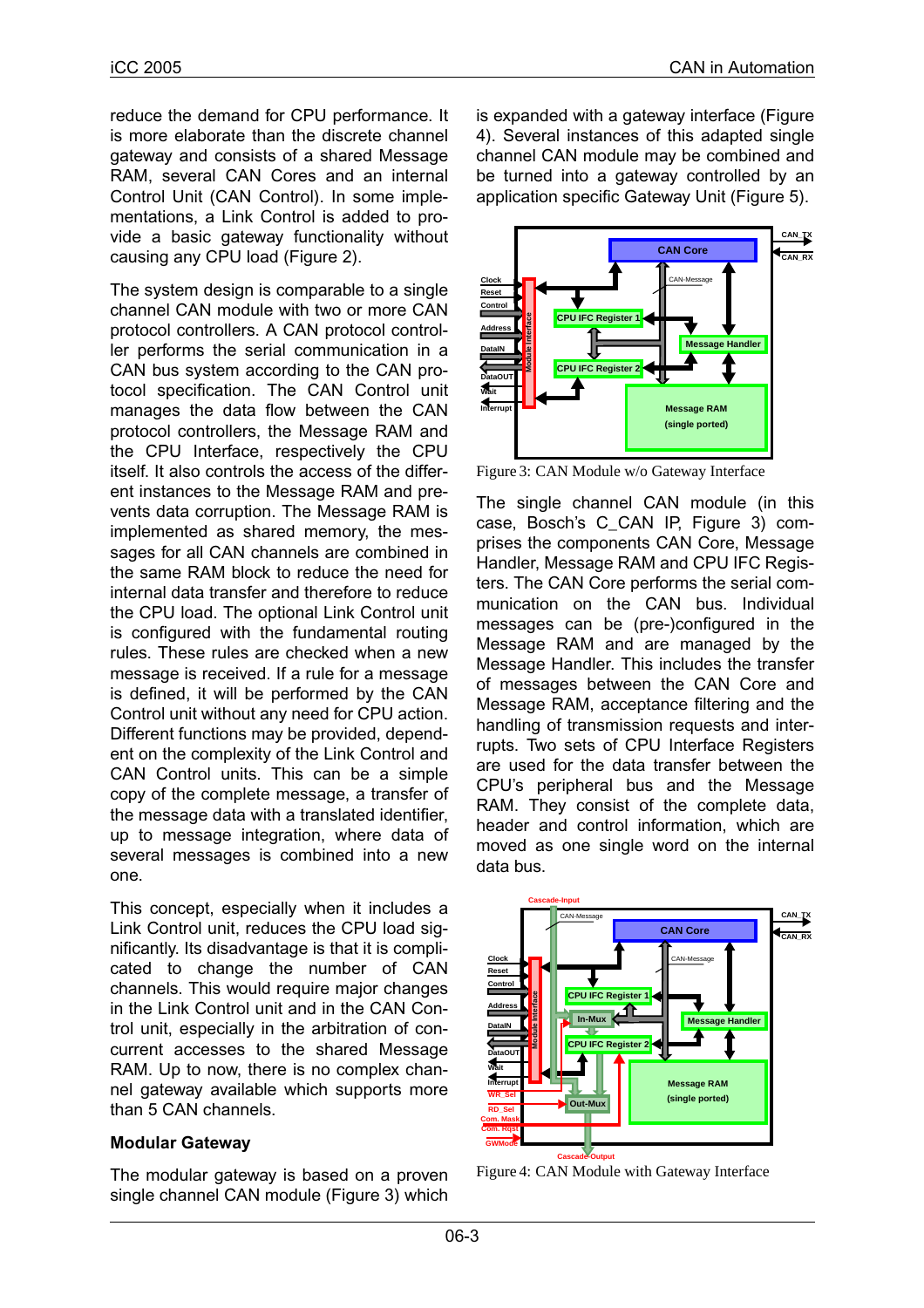The existing single channel CAN module is expanded by several functional blocks to adapt it into a gateway cell. These functional blocks are an input multiplexer In-Mux and an output-multiplexer Out-Mux together with the necessary control signals to direct the data flow [\(Figure 4\)](#page-2-0).

The two multiplexers give access to the internal data bus, making it possible to load the complete CPU IFC Register in parallel from a wide input port (Cascade-Input) and to export the contents of the CPU IFC Register over an equally wide output port (Cascade-Output). The Cascade-Input may also be routed directly to the Cascade-Output.

These two wide ports allow the transfer of a complete CAN message and necessary control information in one step directly from one CAN cell to other CAN cells, avoiding the bottleneck of the CPU's peripheral bus.



<span id="page-3-0"></span>Figure 5: Structure of modular gateway module

When several instances of this adapted single channel CAN module are cascaded into a gateway module, the wide input and output ports are connected to the cascade ring bus. This allows the transfer of a complete message and control signals to all connected cells in one clock cycle. The data flow between the CAN cells is controlled by an application specific Gateway Unit that provides the control signals for the multiplexers and the information to load/store a message from/to the Message RAMs.

## **2 Comparison of Gateway Concepts**

Semiconductor manufacturers and system designers will use different parameters when they compare the advantages of gateway modules. For semiconductor manufacturers, these parameters may be the module's gate count, its adaptability to different numbers of CAN channels, as well as the possibility of

interconnection with several other protocol interfaces (e.g. FlexRay, LIN, MOST, etc.). For the system designers, these parameters may be the flexibility in programming the gateway functionality, access time for read/ transfer of messages, or the required CPU performance. In general, a compromise has to be found between these parameters, especially the system structure/module size and the needed CPU performance.

Discrete channel gateways are solutions optimized for modularity and module size. Several CAN cells can be connected to the CPU bus, only the address space has to be adapted. No semaphores or additional flags are necessary to control concurrent requests to a message buffer by several instances, because only the CPU can access the cells. This allows the interconnection of an unspecified number of CAN channels.

The simple system structure without any additional interconnecting logic reduces the module size to a minimum. The lack of hardware support for gateway functions however increases the need for CPU performance. All data transfers between two or more cells, data manipulations, and insertions need to be executed by the CPU. Especially the sequential read and write cycles for a message transfer between cells cause high CPU burdens. In summary, a high number of CPU cycles is unavoidable. This number of cycles is increased by the interrupt handling or by the polling of the connected cells (to check for receptions), and by special functions like the already named data manipulation or the combination of several messages.

Even regarding the high CPU burden, this gateway model provides the most flexibility in programming, since the gateway functionality is implemented in software. Such a gateway model meets the requirements of a wide range of gateway applications.

In automotive and industrial control applications, where the numbers of interconnected CAN cells and routed messages cause a very high CPU load, gateway models are needed that provide additional functions. One such gateway model is the complex channel gateway that implements a wide range of functions in hardware, its central component is the shared Message RAM.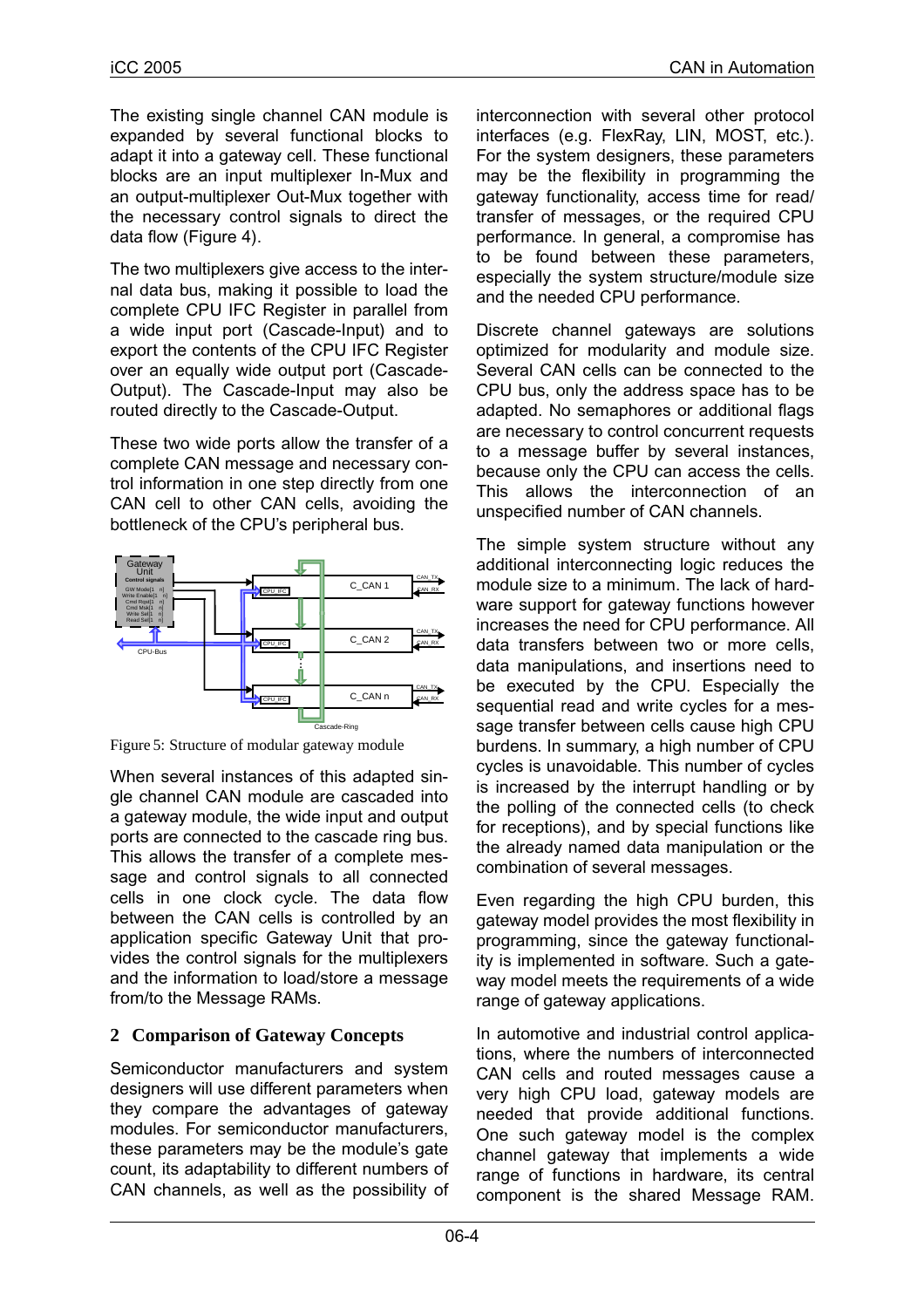The messages for all connected CAN channels are configured and stored in the same RAM block. A message that is to be received on one channel and to be transmitted on another channel will occupy only one segment of the RAM block. This feature reduces the CPU load, because it supersedes the transfer operations of the message from CAN cell(n) to the CPU and then from the CPU to CAN cell(m). Automatic transmissions of received messages on other networks can be started if a Link Control is implemented. The CAN Control Unit detects the reception of a message and checks the routing rules in the Link Control. If a rule is defined, it is executed by the CAN Control Unit. Several functions can be implemented, dependent on the complexity of the Link Control and CAN Control Units. This can be the simple copy of a message onto another network up to the merger of several messages into a new one, combined with cyclically updated transmissions.

The reduction of the CPU load is paid with less flexibility in the system design. A complicated control system is needed to transfer the messages between the CPU, the CAN cells, and the RAM, arbitrating between possibly concurrent requests by several cells to the shared message RAM, requiring flags and semaphores to assure data consistency. A priorisation of all modules is required to define which unit gets access to the RAM. When a specific application of the gateway needs new transfer functions or a different number of CAN channels, this will require a redesign of the whole gateway structure (especially link control and CAN control).

The modular gateway is a merger of discrete channel and complex gateway, combining the advantages of both concepts. The optimized structure allows a fast data transfer between several cells without causing a high CPU load [4]. If an internal state machine is provided, the CPU load can be reduced to a minimum. The transfer of messages from one Message RAM over the cascade ring to one other Message RAM takes more time then in a complex channel gateway with Link Control unit where no data transfer between two CAN cells is necessary. However, the transfer over the cascade ring takes less then two CAN bit times and the cascade ring

has another advantage: It allows the transfer of a message to one, several or all connected cells simultaneously with nearly the same effort.

The modular structure allows also a flexible programming of the gateway function. Even when the gateway function is controlled by a finite state machine, the CPU keeps full access to all functions of each CAN cell. For example, it can write or read messages and can start their transfer. Concurrent requests of the CPU and of the FSM to the same cell are solved in a deterministic way, semaphores and flags are not necessary. This maximises the flexibility of the module. If additional functions beyond a simple message transfer/copy are required (e.g. the merging of messages), special modules that implement this features can be inserted into the cascade ring.

Different applications need quite different solutions. A modular structure allows to design a new gateway by combining components of a library, speeding up the design time significantly. The size of such a module is marginally larger than that of a discrete channel gateway structure, it is increased by the Gateway Unit and the optional message manipulation functions.

The modular gateway structure is not restricted to the CAN protocol, it is possible to add several other protocol interfaces to the cascade ring. These can be different bus systems like TTCAN, FlexRay or LIN. When implementing the time-triggered variant of CAN, the gateway structure (incl. gateway control unit) can be the same. Only the concerned CAN cells have to be replaced by the time-triggered ones. A different interface structure then the cascade ring might be used for the implementation of bus systems transferring multimedia data (e.g. MOST, IEEE 1394, Bluetooth) because of different requirements regarding higher data rates on the one hand and less emphasis on transmission reliability, security, and time schedules on the other hand.

An exemplary implementation of the modular gateway structure was tested to demonstrate the functionality of the cascaded ring structure. It consists of three CAN nodes, enhanced by a data integration unit (mes-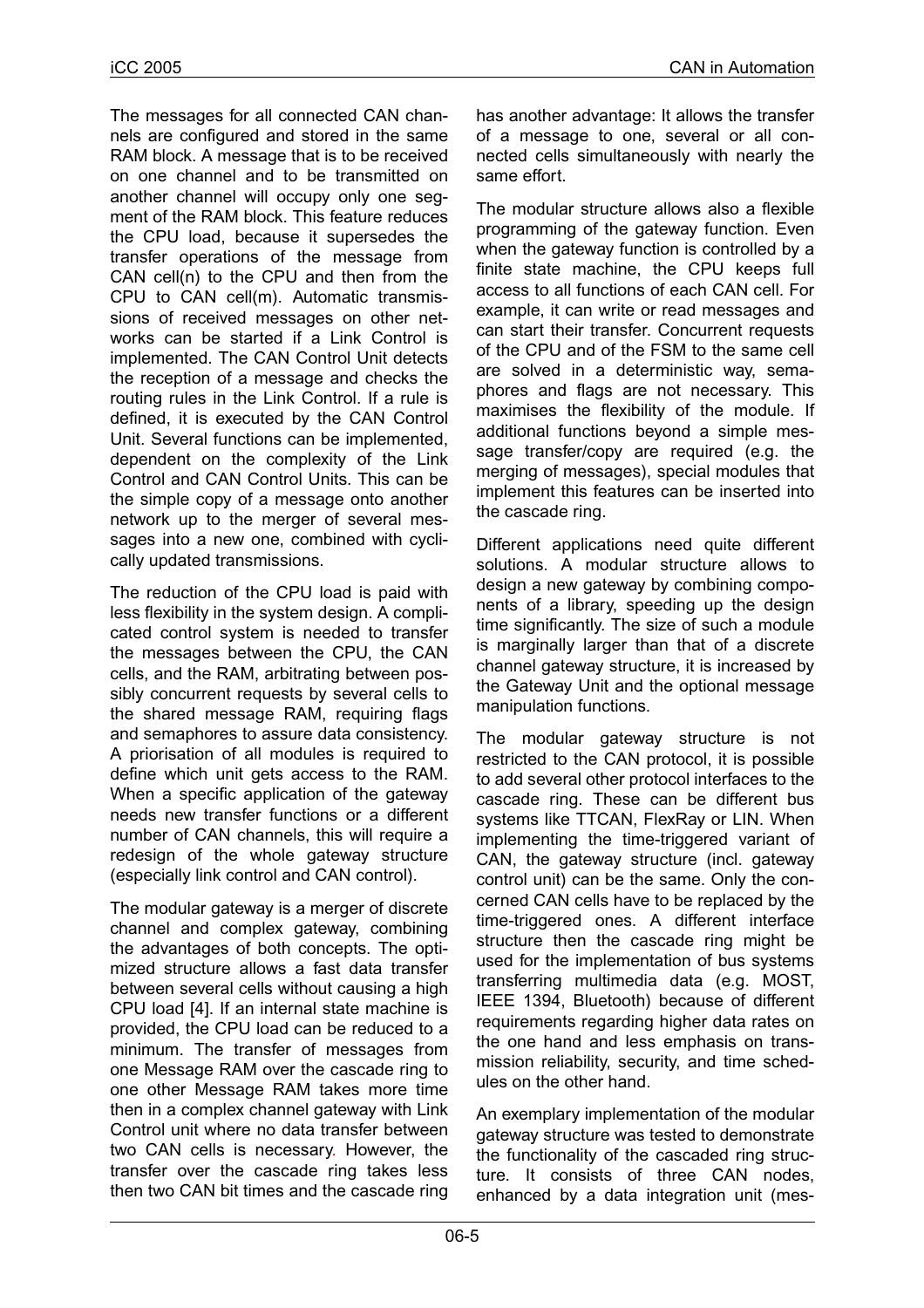sage combination, message comparison), controlled by a set of special function registers. The control software runs on a Motorola HC08 CPU. The gateway was synthesized into an FPGA. In total, the module needs an additional gate count of nearly 10% compared to the same number of discrete channel CAN modules. The functionality of the test structure could be demonstrated in a small application [4].

A short summary of important parameters for the gateway models is shown in the following table [\(Table 1](#page-5-1)).

|                                     | Com-<br>plex<br>Channel | <b>Discrete</b><br>Channel | Modular<br>Gateway |
|-------------------------------------|-------------------------|----------------------------|--------------------|
| Design<br>Flexibility               | low                     | high                       | high               |
| Module Size<br>(Chip area)          | high                    | low                        | middle             |
| Expandability                       | difficult               | easy                       | easy               |
| Hardware<br>Functionality           | high                    | low                        | high               |
| Required CPU<br>Performance         | low                     | high                       | low                |
| Time for internal<br>Mess. Transfer | low                     | high                       | low                |

<span id="page-5-1"></span>Table 1 : Overview of important parameters for gateway design

It was possible to show that discrete channel gateways are no longer applicable in com-

plex automotive and industrial control applications. Real-time information exchange and real-time ECU control structures can no longer be guaranteed.

Available solutions that require less CPU performance for data transfers are complex channel gateways. With the module-internal data handling, the requirement for CPU performance can be reduced dramatically. However, the system structure is inflexible regarding the number of CAN channels as well as regarding the possibility to implement additional functions.

The new modular gateway structure, which is presented in this paper, solves the problem of CPU performance, gives flexibility in system design, and allows real-time operation.

#### **3 Advanced CAN Gateway Architecture**

The differentiation of the application areas, combined with increased pricing pressure, led to the implementation of specialised bus systems, e.g. LIN, TTCAN, and FlexRay.

A gateway connecting these bus systems to the CAN channels has to fulfil the same requirements of limited CPU load and flexible system structure as well as some additional requirements, e.g. when connecting timetriggered networks, networks with different message length, or with different data rates.



<span id="page-5-0"></span>Figure 6: Predefined data transfer between time-triggered networks

A message transfer between two unsynchronised time-triggered networks is possible, but time-triggered systems need to work on a predefined schedule, otherwise it would not be assured that the processed data is up to date. In the worst case, caused by phase shifts and differing time bases on the unsynchronised networks, a time delay of an entire cycle time could occur.

Therefore, all participants have to be synchronised in order to achieve a predefined data transfer ([Figure 6](#page-5-0)).

The synchronisation between TTCAN networks, where the global time is provided by a single time master, is quite easy. It can be implemented in a simple hardware state machine, when the gateway cells connected to the (time-) slave networks are time mas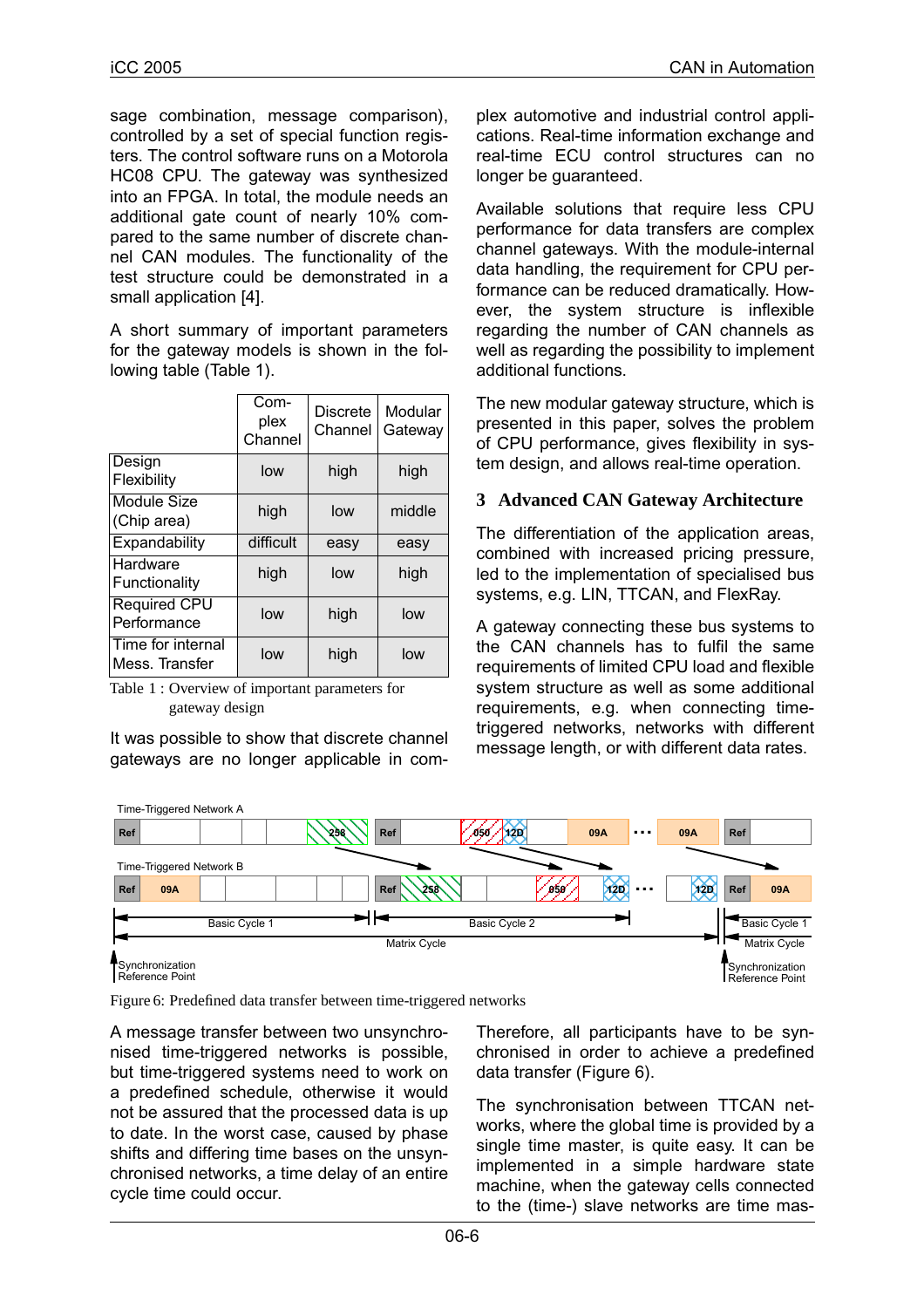ters of that networks. The gateway cell connected to the (time-) master network may be time slave, potential time master or actual time master in that network. It is not necessary that all TTCAN networks operate with the same basic cycle length; they may use different cycle length and may operate on different CAN bit times.

A simple hardware state machine is not sufficient to synchronize FlexRay networks, because FlexRay is a multi-master bus system where the global time is calculated on signals coming from up to 15 nodes, the synchronisation will be done by software. The synchronisation of TTCAN networks with a FlexRay network follows the same principle as the synchronisation of two TTCAN networks. In this case the FlexRay network would be the master network and all interconnected TTCAN networks would be considered as (time-) slave networks.

CAN applications uses data rates up to 1000 kBit/s. Specialised routing algorithms are necessary when connecting CAN with a bus system that uses higher data rates (e.g. FlexRay 2x10 MBit/s), to prevent an overload of the "slower" network. A possible solution is the usage of message filtering, which is provided by the most modules. This means that only predefined messages will be routed in the gateway. However, some messages need to be transferred only fractionally to another network. In this case, it is applicable to integrate several messages.

Multimedia components have become standard in the upper car class (e.g. navigation and entertainment systems). The data communication between multimedia components and automotive bus systems increased significantly in the last years (e.g. adapting the sound volume to the driving speed). The communication between the two domains with their different requirements needs a dedicated interface. The communication between both network domains must not interfere with the communication reliability of the automotive networks, while multimedia applications are less critical. Another aspect are the different timing requirements. Automotive networks have to work at a predefined schedule; most multimedia systems cannot guarantee timing requirements. Security is also an important factor to be

considered when interconnecting automotive and multimedia bus systems. When such a gateway is implemented in hardware, structures have to be implemented that prevent the unintended data transfer between the domains. Possible concepts are hardware firewalls and data encryption.

### **4 Summary and Conclusion**

Currently, the gateways provided by semiconductor manufacturers are discrete channel gateways or complex channel gateways. Complex channel gateways have an inflexible application specific system structure whereas discrete channel gateways need control software that causes a CPU load that depends on the combined bus traffic of all connected CAN networks.

This paper has shown and compared the structure as well as the advantages and disadvantages of both implementations. Also it was shown that it is possible to adapt protocol interface cells to use it in a modular gateway. This modular gateway combines the advantages of discrete and complex gateway implementations. It is flexible in system structure and reduces the load of the host CPU or the Gateway Control Unit significantly. First implementations and evaluation results of an exemplary gateway were demonstrated.

Future challenges are the enhancement of the CAN gateway with TTCAN modules for networks using a time-triggered architecture and the integration of a finite state machine to allow CPU-independent operation. A concept for this control unit is in development.

#### **References**

- 1. Bosch: C\_CAN User's Manual, Revision 1.2; Robert Bosch GmbH; http://www.can.bosch.com/docu/… Users\_Manual\_C\_CAN.pdf; 08.01.2005
- 2. Bosch: C\_CAN Module Integration Guide, Revision 1.2; Robert Bosch GmbH; 21.01.2002
- 3. Bosch: TTCAN User's Manual, Revision 1.6; Robert Bosch GmbH; http://www.can.bosch.com/docu/… Users\_Manual\_TTCAN.pdf; 08.01.2005
- 4. J. Taube, F. Hartwich, H. Beikirch: C\_CAN Gateway Module - A New Approach for CAN Gateways -; embedded world 2005 Conference, Nuremberg (Germany)
- 5. V. Nieten: Gateway Development Support for Multi-Channel CAN with Event-Processor;  $7<sup>th</sup>$  international CAN Conference, iCC 2000, Amsterdam (Netherlands)